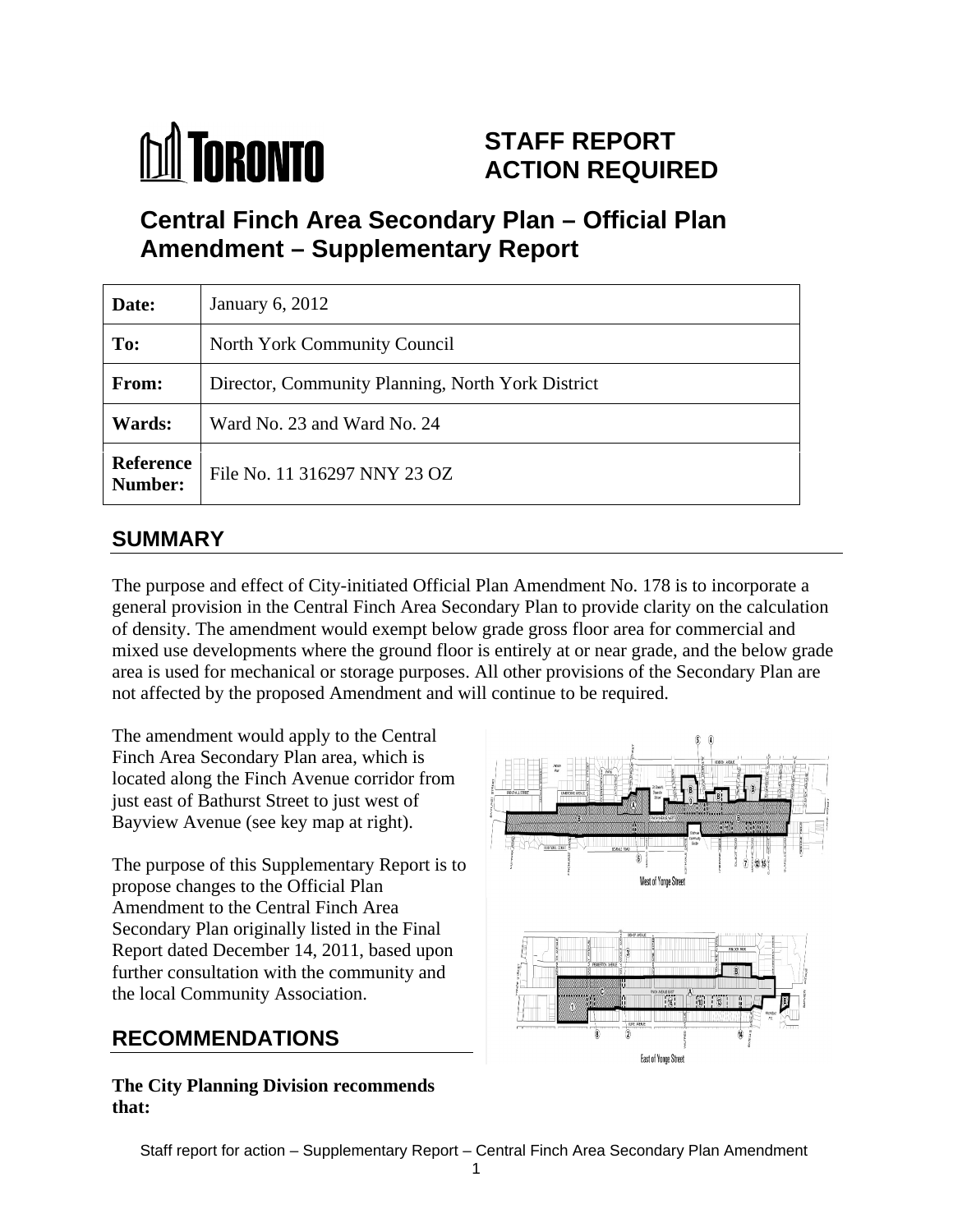- 1. City Council amend the Central Finch Area Secondary Plan substantially in accordance with the revised draft Official Plan Amendment attached as Attachment No. 2; and
- 2. City Council authorize the City Solicitor to make such stylistic and technical changes to the draft Official Plan Amendment as may be required.

## **Financial Impact**

The recommendations in this report have no financial impact.

## **ISSUE BACKGROUND**

## **Proposal**

The purpose and effect of the Official Plan Amendment to the Central Finch Area Secondary Plan is to provide clarity on the calculation of density. For commercial and mixed use developments where the ground floor is entirely at or near grade, below grade floor area used for storage or mechanical purposes would be exempted from the calculation of total gross floor area. All other provisions of the Secondary Plan continue to be required.

## **COMMENTS**

Since the preparation of the Final Report dated December 14, 2011, scheduled to be before North York Community Council on January 10, 2012, City staff have had further discussion with the representative of the Edithvale-Yonge Community Association to review the wording of the proposed Official Plan Amendment.

A Community Open House was also held on January 4, 2012, to review the proposed Official Plan Amendment and to discuss its intent and wording. The revised proposed Official Plan Amendment attached hereto as Attachment No. 2 addresses

the local Community Association's concern that the Amendment provide additional clarity and appropriate wording. The revised proposed Official Plan Amendment still achieves the intended purpose of the recommendations made in the Final Report dated December 14, 2011. The revised wording is appropriate and is recommended for approval.

 $\overline{\phantom{a}}$  , we are assumed to the contract of the contract of the contract of the contract of the contract of the contract of the contract of the contract of the contract of the contract of the contract of the contract

## **CONTACT**

Ben DiRaimo, Planner Tel. No. (416) 395-7119 Fax No. (416) 395-7155 E-mail: bdiraimo@toronto.ca

## **SIGNATURE**

Allen Appleby, Director Community Planning, North York District

## **ATTACHMENTS**

Staff report for action – Supplementary Report – Central Finch Area Secondary Plan Amendment Attachment 1: Official Plan Attachment 2: Draft Official Plan Amendment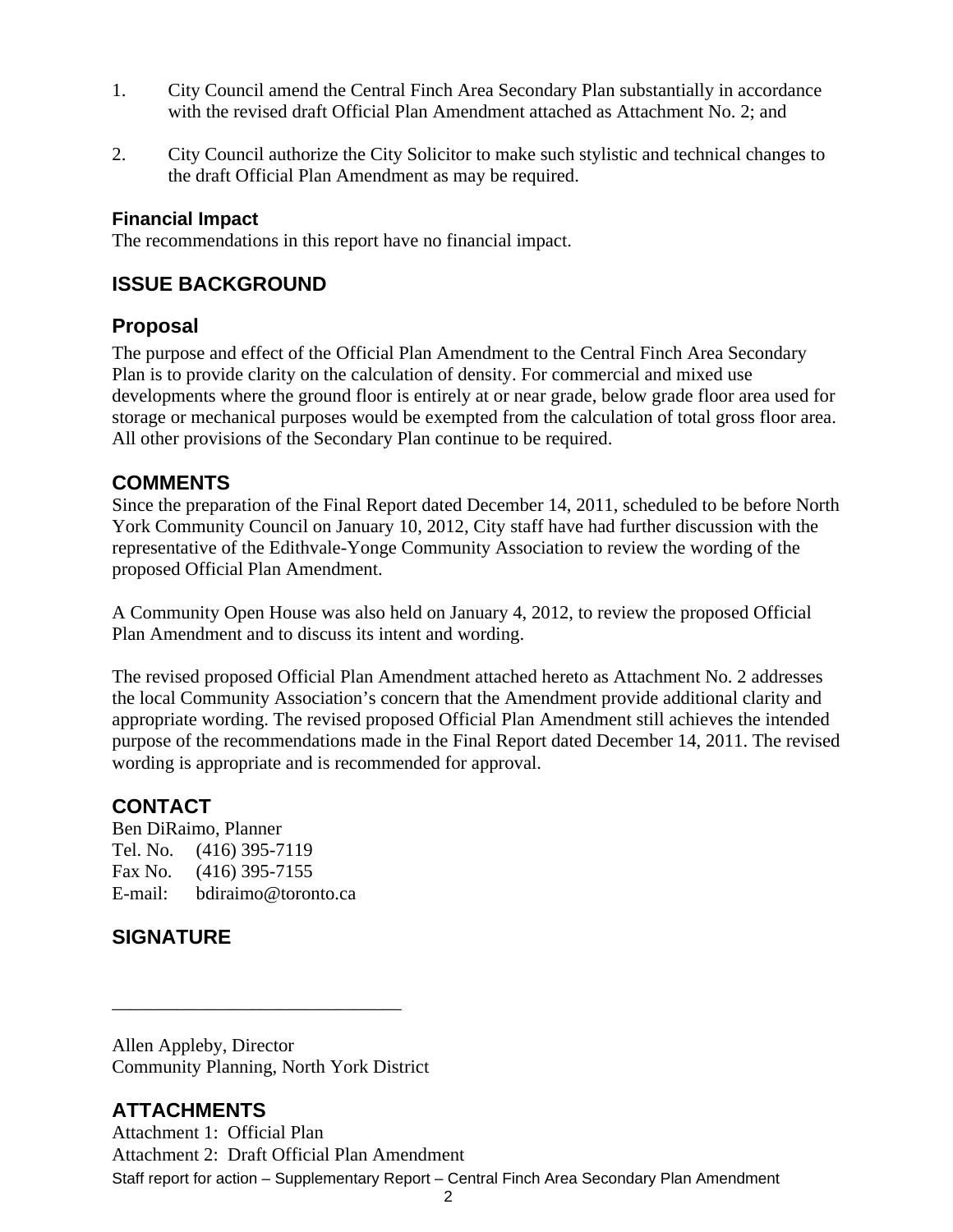#### **Attachment 1: Official Plan**

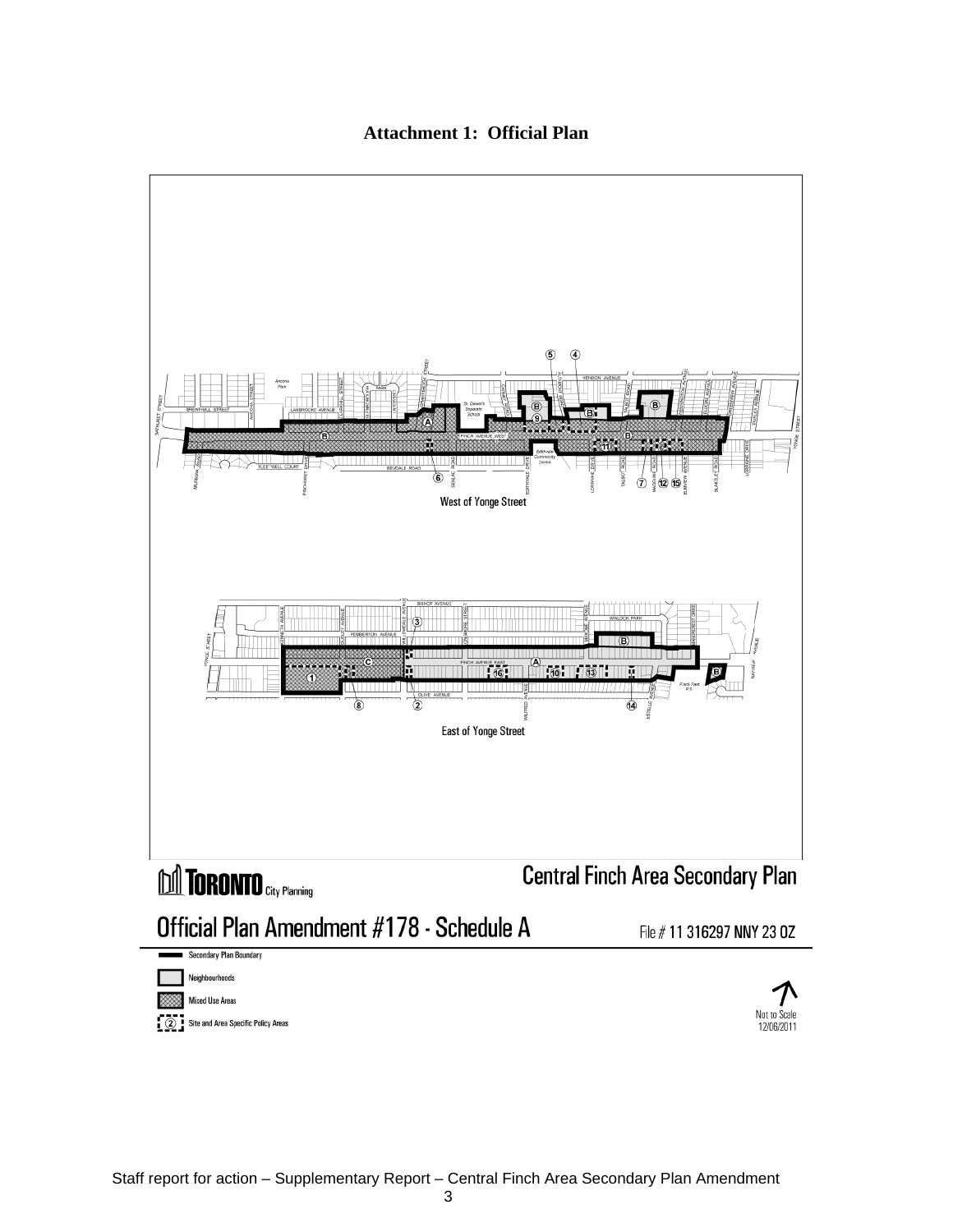#### **Attachment 2: Draft Official Plan Amendment**

Authority: North York Community Council Item ~ as adopted by City of Toronto Council on ~, 2012

Enacted by Council:  $\sim$ , 2012

## **CITY OF TORONTO**

**Bill No.** ~

#### **BY-LAW No. ~-2012**

#### **To adopt an amendment to the Official Plan for the City of Toronto for the lands located within the Central Finch Area Secondary Plan area,**

WHEREAS authority is given to Council under the *Planning Act*, R.S.O. 1990, c. P. 13, as amended, to pass this By-law; and

WHEREAS Council of the City of Toronto has provided adequate information to the public and has held at least one public meeting in accordance with the *Planning Act*;

The Council of the City of Toronto HEREBY ENACTS as follows:

1. The attached Amendment No. 178 to the Official Plan for the lands located within the Central Finch Area Secondary Plan is hereby adopted pursuant to the *Planning Act,* as amended.

ENACTED AND PASSED this  $\sim$  day of  $\sim$ , A.D. 2012.

ROB FORD, THE SERVICE OF STREET SERVICE SERVICES IN THE SERVICES OF SERVICES SUITS AND THE SERVICES SERVICES S Mayor City Clerk

(Corporate Seal)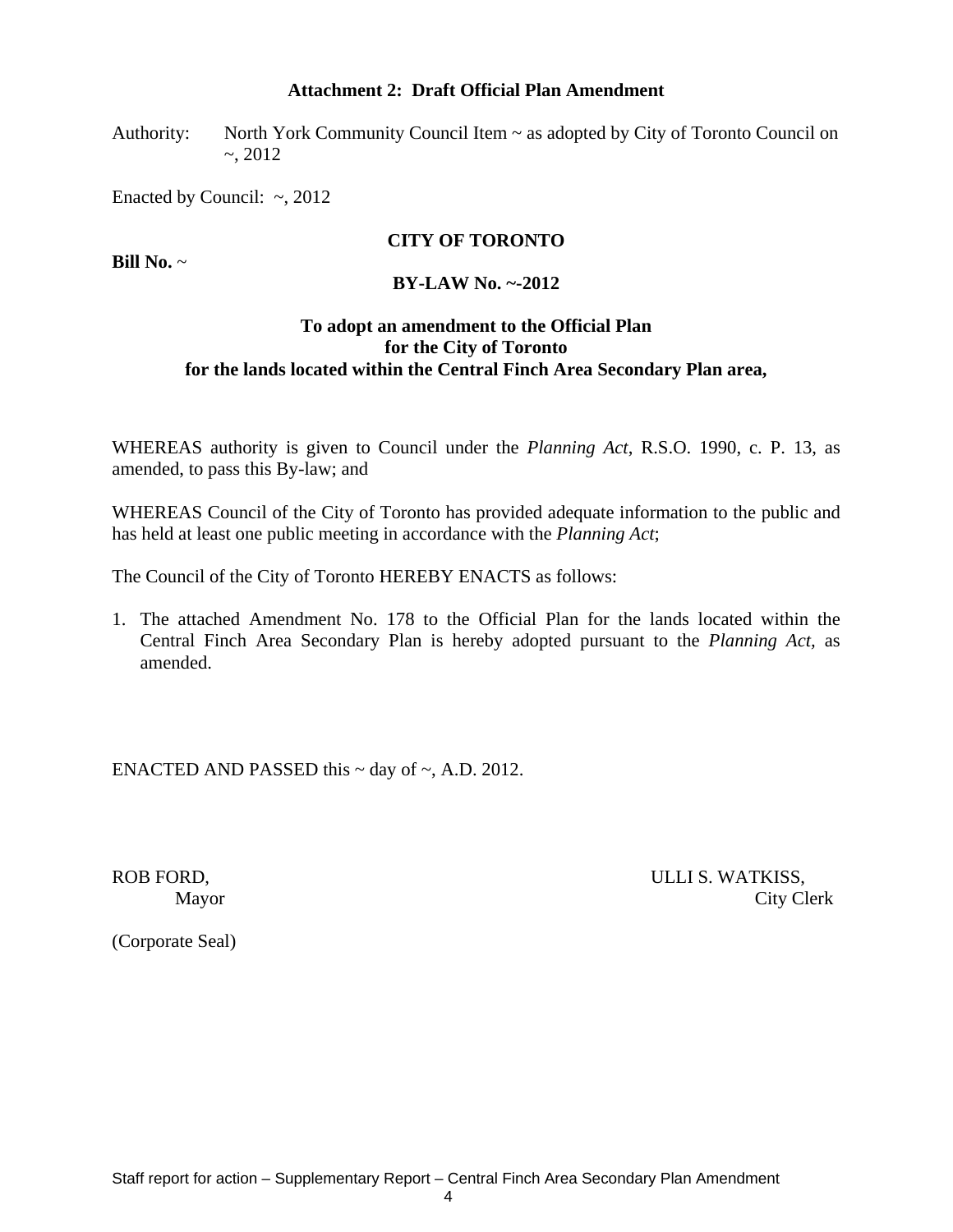## **AMENDMENT NO. 178 TO THE OFFICIAL PLAN OF THE CITY OF TORONTO**

## **FOR THE LANDS LOCATED WITHIN THE CENTRAL FINCH AREA SECONDARY PLAN**

The Official Plan of the City of Toronto is amended as follows:

## **Clause 1**

- 1. Chapter Six, Section 22 (Central Finch Area Secondary Plan) is amended by adding the following at the end thereof:
	- "3.1.1 Calculation of Density

The *gross floor area* of a building consists of the total area of all of the floors in the building above or below grade measured from the outside of the exterior walls of the building but excluding motor vehicle areas within the building.

3.1.2 Commercial and Mixed Use Development

For commercial and mixed use development within *Mixed Use* Areas 'A', 'B' and 'C', the gross floor area of below grade spaces designed and intended solely for storage and mechanical purposes within a commercial building, or within a mixed use building the ground floor of which is primarily commercial, may be exempted from the density limits specified in Sections 3.2 and 3.3 of this Secondary Plan provided that the ground floor is entirely at or near grade and all of the following requirements are met:

- (a) the gross floor area of all above grade spaces complies with the density limits of this Secondary Plan, without amendment thereto;
- (b) the built form complies with both the height and angular plane limits of this Secondary Plan, without amendment thereto; and
- (c) the City's urban design objectives are satisfied.

Nothing herein will be interpreted or applied so as to encourage, facilitate or justify any other density exemption or increase in density or height beyond the limits specified in this Secondary Plan for any building regardless of use."

#### **Clause 2**

1. This amendment applies to the lands shown on Map 22-1, Central Finch Area Secondary Plan, attached as Schedule A.